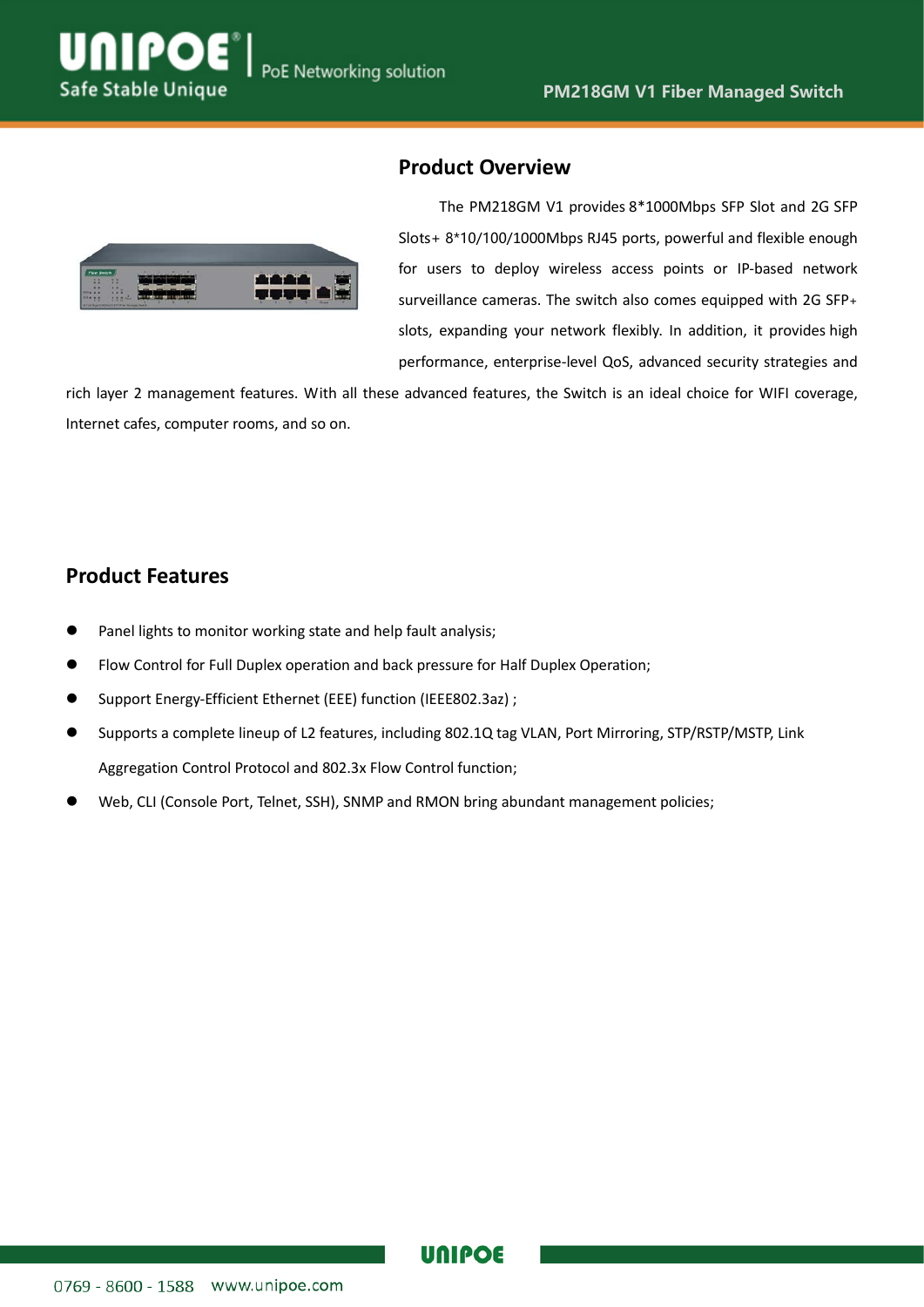## **Product Specifications**

### **Hardware Specification**

| <b>Model</b>                  | <b>PM218GM V1</b>                                                                                                                                                 |  |
|-------------------------------|-------------------------------------------------------------------------------------------------------------------------------------------------------------------|--|
| <b>Standard</b>               | IEEE 802.3, IEEE 802.3u, IEEE 802.3ab, IEEE 802.3z, IEEE 802.3x, IEEE 802.1X, IEEE<br>802.1q, IEEE 802.1p, IEEE 802.1d, IEEE 802.1w, IEEE 802.3ad                 |  |
| Interface                     | 8*1000Mbps SFP Slots<br>2G SFP Slots + 8*10/100/1000Mbps RJ45 ports                                                                                               |  |
| <b>Indicator</b>              | PWR, LNK/ACT, SYS                                                                                                                                                 |  |
| Network media                 | 10BASE-T: UTP category 3, 4, 5 cable(≤100m)<br>100BASE-TX: UTP category 5, 5e cable(≤100m)<br>1000BASE-T: UTP category 5e, 5 cable(≤100m)<br>1000BASE-X: MMF, SMF |  |
| <b>MAC Address Table</b>      | 8K, Auto-learning, Auto-aging                                                                                                                                     |  |
| jumbo frame                   | 9216Bytes                                                                                                                                                         |  |
| <b>Transfer Mode</b>          | Store-and-forward                                                                                                                                                 |  |
| <b>Packet Forward Speed</b>   | 40.56Mpps                                                                                                                                                         |  |
| <b>Switching Capacity</b>     | 56Gbps                                                                                                                                                            |  |
| <b>Packet Buffer</b>          | 4.1 Mbit                                                                                                                                                          |  |
| Dimensions(L*W*H)             | 280*180*44mm                                                                                                                                                      |  |
| <b>Fan Quantity</b>           | Fanless                                                                                                                                                           |  |
| <b>Green energy saving</b>    | <b>IEEE 802.3az</b>                                                                                                                                               |  |
| <b>Surge Protection</b>       | Different mode±4KV common mode±6KV                                                                                                                                |  |
| <b>Electrostatic standard</b> | Contact 6KV, air 8KV                                                                                                                                              |  |
| <b>Input Power Supply</b>     | 12V/2A                                                                                                                                                            |  |
| <b>Operating Temperature</b>  | $0^{\circ}$ C ~ 40 $^{\circ}$ C                                                                                                                                   |  |
| <b>Storage Temperature</b>    | -40 °C ~ 70 °C                                                                                                                                                    |  |
| <b>Operating Humidity</b>     | 10% ~ 90% non-condensing                                                                                                                                          |  |
| <b>Storage Humidity</b>       | 5% ~ 90% non-condensing                                                                                                                                           |  |
| <b>MTBF</b>                   | >100000 hour                                                                                                                                                      |  |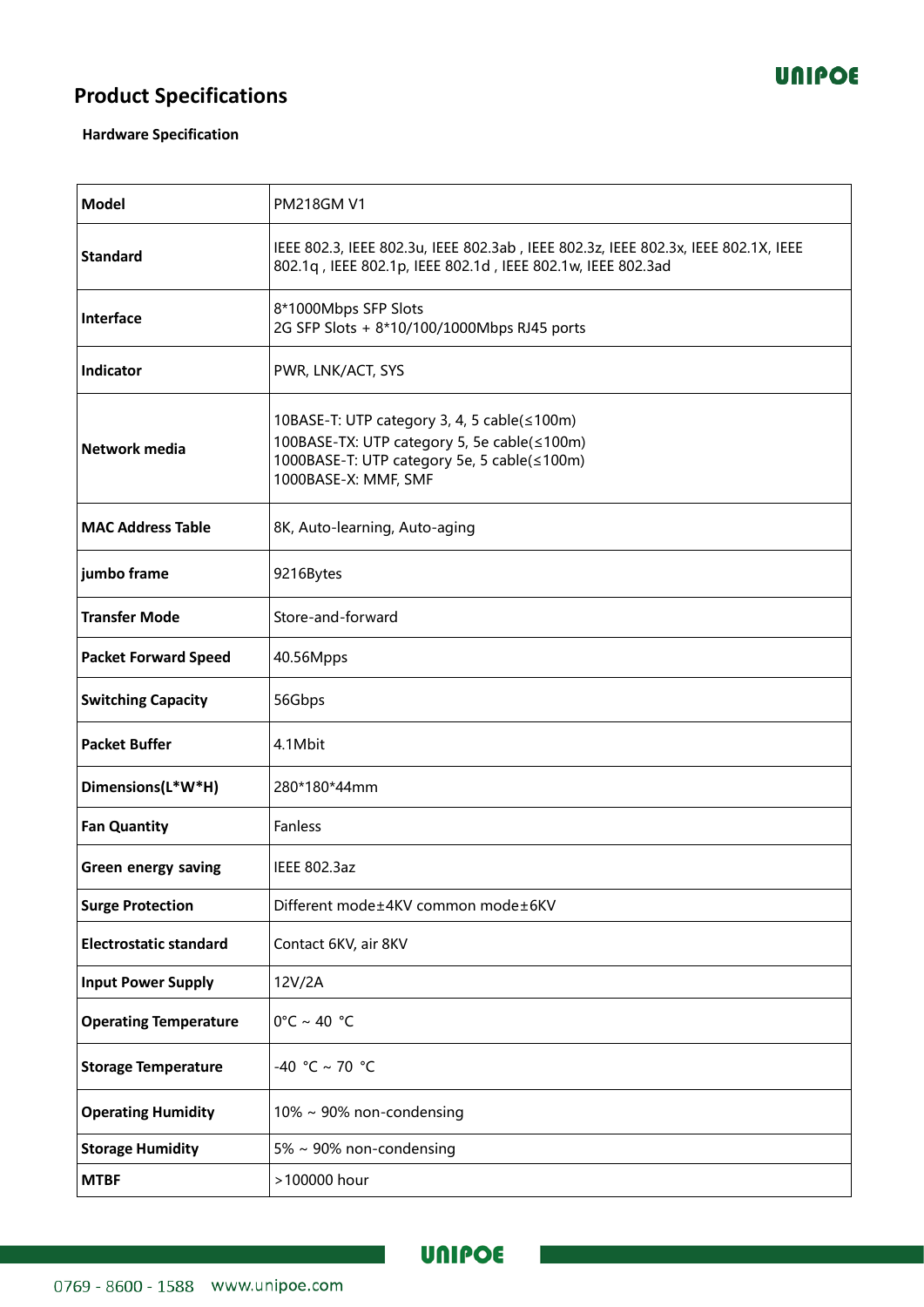

#### **Software Specification**

|               | IEEE 802.1D -Spanning Tree          |             |  |
|---------------|-------------------------------------|-------------|--|
|               | IEEE 802.1w - Rapid Spanning Tree   |             |  |
|               | IEEE 802.1s -Multiple Spanning Tree |             |  |
| spanning Tree | <b>BPDU Guard</b>                   |             |  |
|               | <b>STP Root Guard</b>               |             |  |
|               | Loop Detection                      |             |  |
|               | Management VLAN                     |             |  |
|               | Private VLAN                        |             |  |
|               | Voice VLAN                          |             |  |
| <b>VLAN</b>   | Surveillance-VLAN                   |             |  |
|               | Q-in-Q (Double Tag)                 |             |  |
|               | 802.1v Protocol VLAN                |             |  |
|               | MAC-Based VLAN                      |             |  |
|               | IEEE 802.3ad witch LACP(Dynamic)    |             |  |
|               | <b>Static Trunk</b>                 |             |  |
| Port          | EEE                                 |             |  |
|               | Jumbo Frame                         |             |  |
|               | Error-Disable                       |             |  |
| IGMP Snooping | IGMP Snooping v1/v2/v3              |             |  |
|               | MLD Snooping v1/v2                  |             |  |
|               | <b>MVR</b>                          |             |  |
| QoS Features  | Hardware Queues                     |             |  |
|               | <b>Class Of Service</b>             | Port Based  |  |
|               |                                     | 802.1p      |  |
|               |                                     | CoS         |  |
|               |                                     | <b>DSCP</b> |  |

ı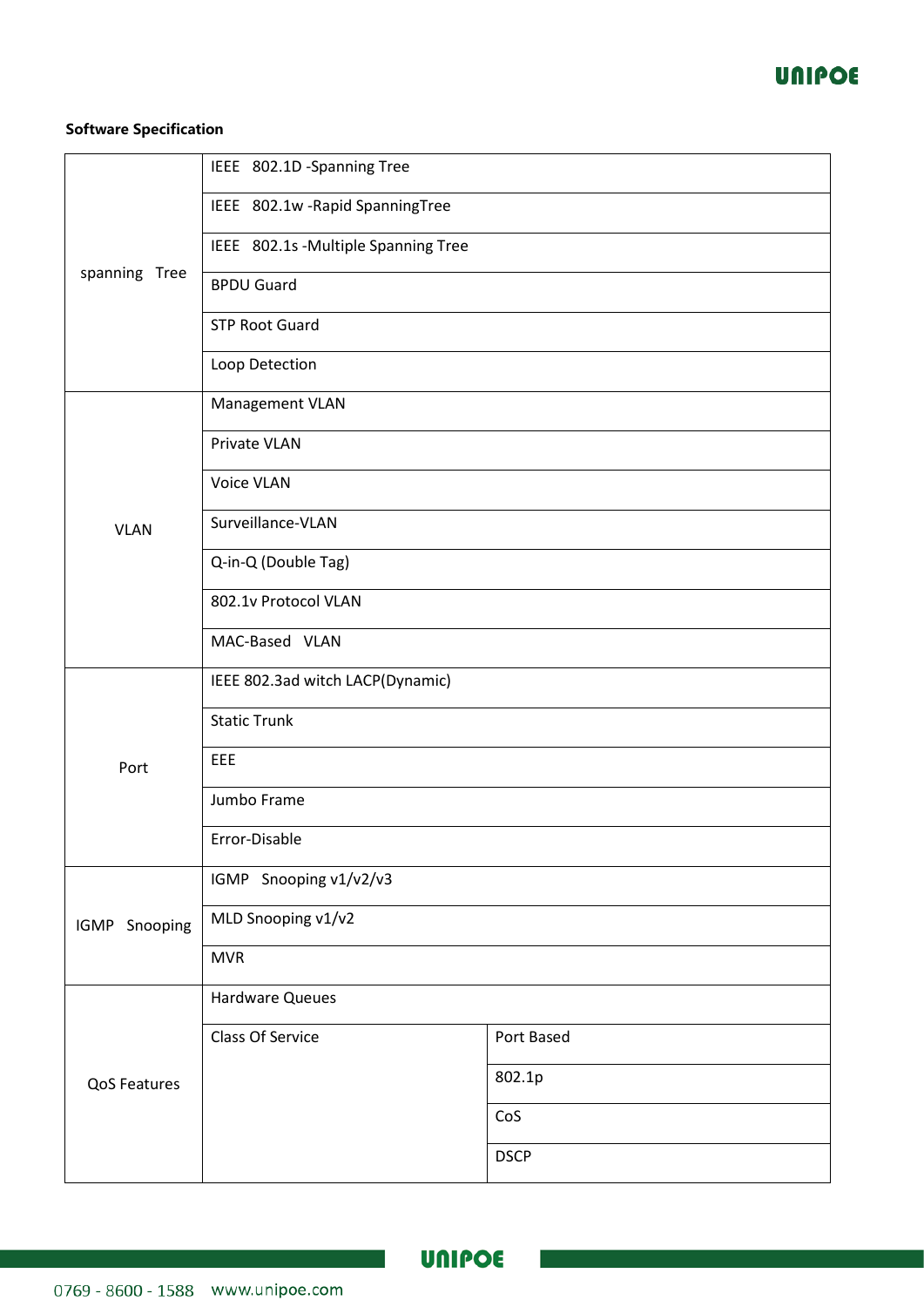# **UNIPOE**

|          |                                            | IP Precedence          |  |
|----------|--------------------------------------------|------------------------|--|
|          |                                            | TCP/UDP (IPv4/IPv6)    |  |
|          | <b>Rate Limiting</b>                       | Ingress                |  |
|          |                                            | Egress                 |  |
|          | <b>Priority Queue Scheduling</b>           | <b>WRR</b>             |  |
|          |                                            | <b>Strict Priority</b> |  |
|          |                                            | DSCP & CS              |  |
|          | IPv4 QoS (QCEs)                            |                        |  |
|          | IPv6 QoS (QCEs)                            |                        |  |
|          | Port Security                              |                        |  |
|          | Port Isolation                             |                        |  |
|          | IEEE802.1x AAA                             |                        |  |
|          | <b>ACLs</b>                                | $L2+/L3/L4$            |  |
|          |                                            | IPv6 Support           |  |
|          |                                            |                        |  |
|          |                                            | Management Access List |  |
|          | Management ACL/Management ACE              |                        |  |
|          | IP Source Guard (IP-MAC-Port-VALN Binding) |                        |  |
|          | IP Source Guard (IP-MAC-Port Binding)      |                        |  |
| Security | <b>Dynamic ARP Inspection</b>              |                        |  |
|          | <b>Storm Control</b>                       |                        |  |
|          | RADIUS/TACACS+                             |                        |  |
|          | RADIUS Authentication (RFC2138)            |                        |  |
|          | <b>DDoS Prevention</b>                     |                        |  |
|          | HTTPs and SSL (Secured Web)                |                        |  |
|          | SSH v1.5/v2.0 (Secured Telnet Session)     |                        |  |
|          | <b>DHCP Snooping</b>                       |                        |  |
|          | <b>DHCP Relay</b>                          |                        |  |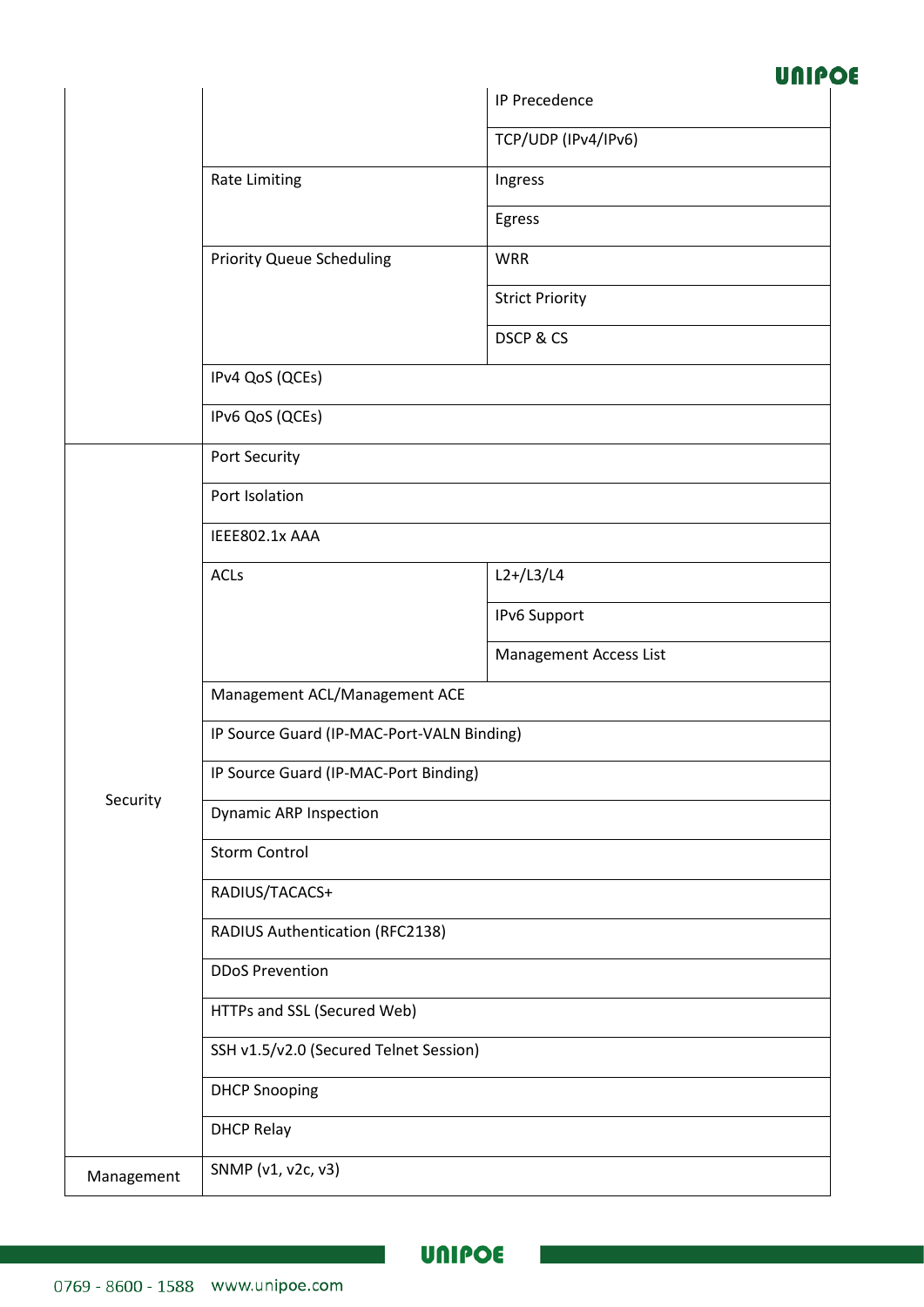### **UNIPOE**

|              | RMON (1, 2, 3 & 9 groups)                                       |            |  |
|--------------|-----------------------------------------------------------------|------------|--|
|              | Software Upgrade                                                |            |  |
|              | <b>Configuration Export/Import</b>                              |            |  |
|              | <b>DHCP</b>                                                     | Client     |  |
|              |                                                                 | Option 82  |  |
|              |                                                                 | Option 66  |  |
|              |                                                                 | Option 67  |  |
|              | Event/Error Log                                                 | Syslog     |  |
|              | <b>Management Access Filtering</b>                              | Console    |  |
|              |                                                                 | SNMP       |  |
|              |                                                                 | HTTP/HTTPS |  |
|              |                                                                 | Telnet     |  |
|              | Port Mirroring<br>LLDP (IEEE802.1AB)<br>LLDP-MED<br><b>UDLD</b> |            |  |
|              |                                                                 |            |  |
|              |                                                                 |            |  |
|              |                                                                 |            |  |
|              | <b>DNS Client</b>                                               |            |  |
|              | Traceroute                                                      |            |  |
|              | Ping                                                            |            |  |
|              | <b>Cable Test</b>                                               |            |  |
|              | <b>DDMI</b><br>NTP/ SNTP (RFC2030)                              |            |  |
|              |                                                                 |            |  |
|              | Dual IPv6/IPv4 stack                                            |            |  |
|              | IPv6 Web/SSL                                                    |            |  |
|              | IPv6 SNTP (Simple Network Time Protocol)                        |            |  |
| IPv6 Support | IPv6 Telnet / SSH                                               |            |  |
|              | IPv6 Ping/Traceroute                                            |            |  |
|              | IPv6 TFTP                                                       |            |  |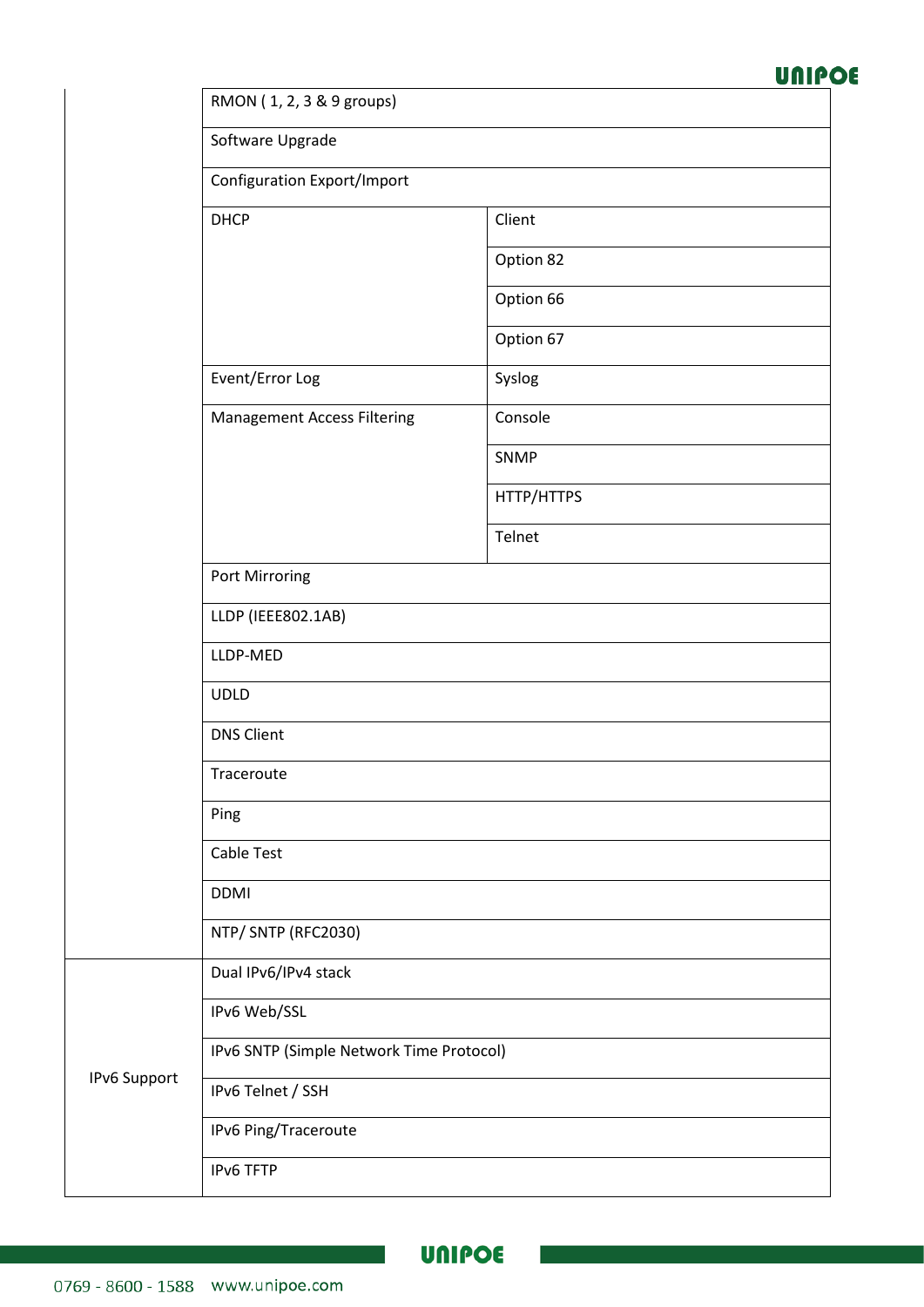### **UNIPOE**

|              | IPv6 RADIUS/TACACS+      |
|--------------|--------------------------|
|              | IPv6 SNMP                |
| <b>ONVIF</b> | <b>ONVIF Deteciton</b>   |
|              | <b>ONVIF Server(NLM)</b> |